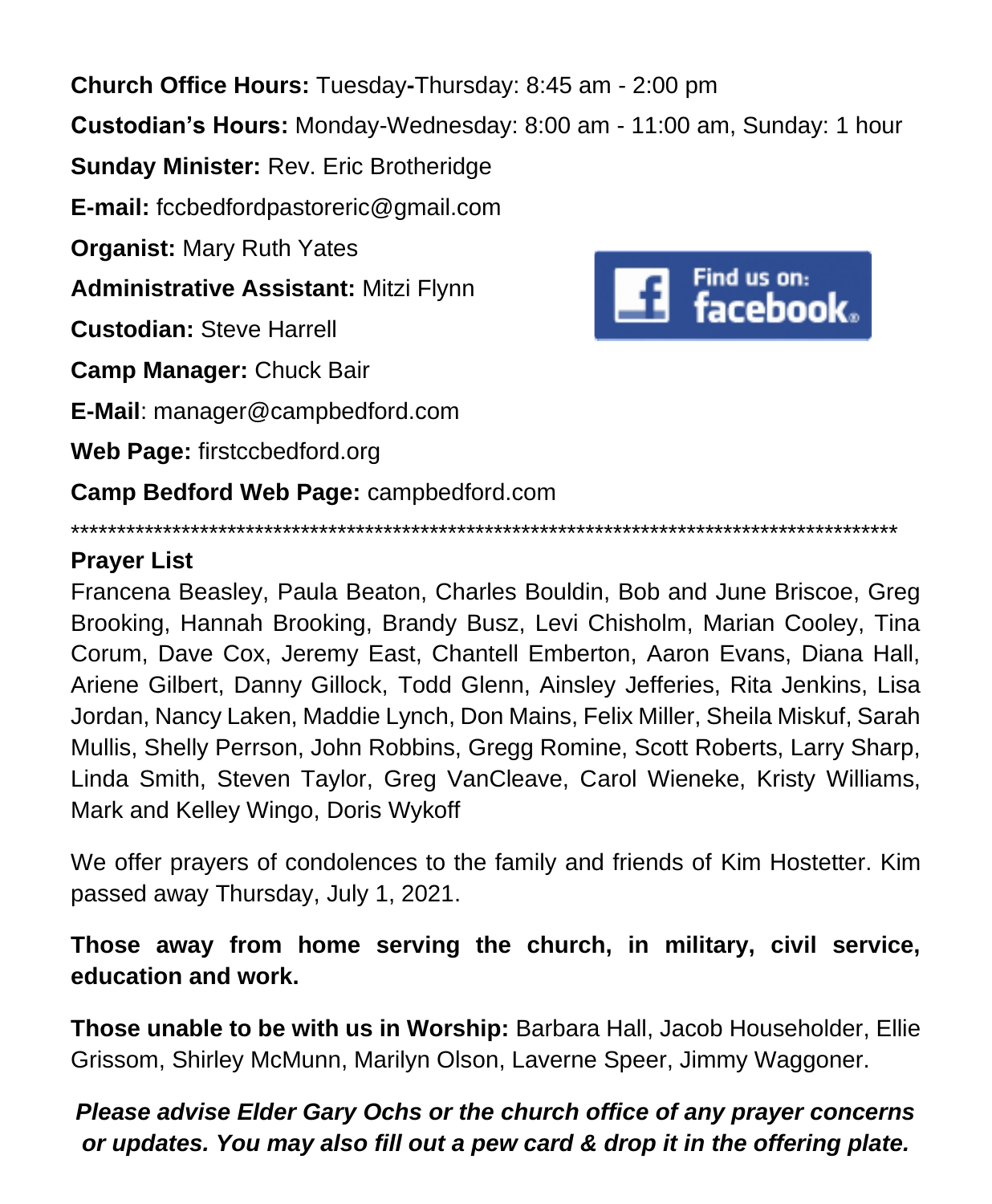

First Christian Church (Disciples of Christ)

1101  $15^{th}$  Street

[www.firstccbedford.org](http://www.firstccbedford.org/) 812-275-4497 Bedford, IN 47421 office@firstccbedford.org

 $\sf Reaching~Outward$  to  $\sf C$ onnect  $\sf People$  with  $\sf God$ 's  $\sf Abundance$ 





Seventh Sunday after Pentecost July 11, 2021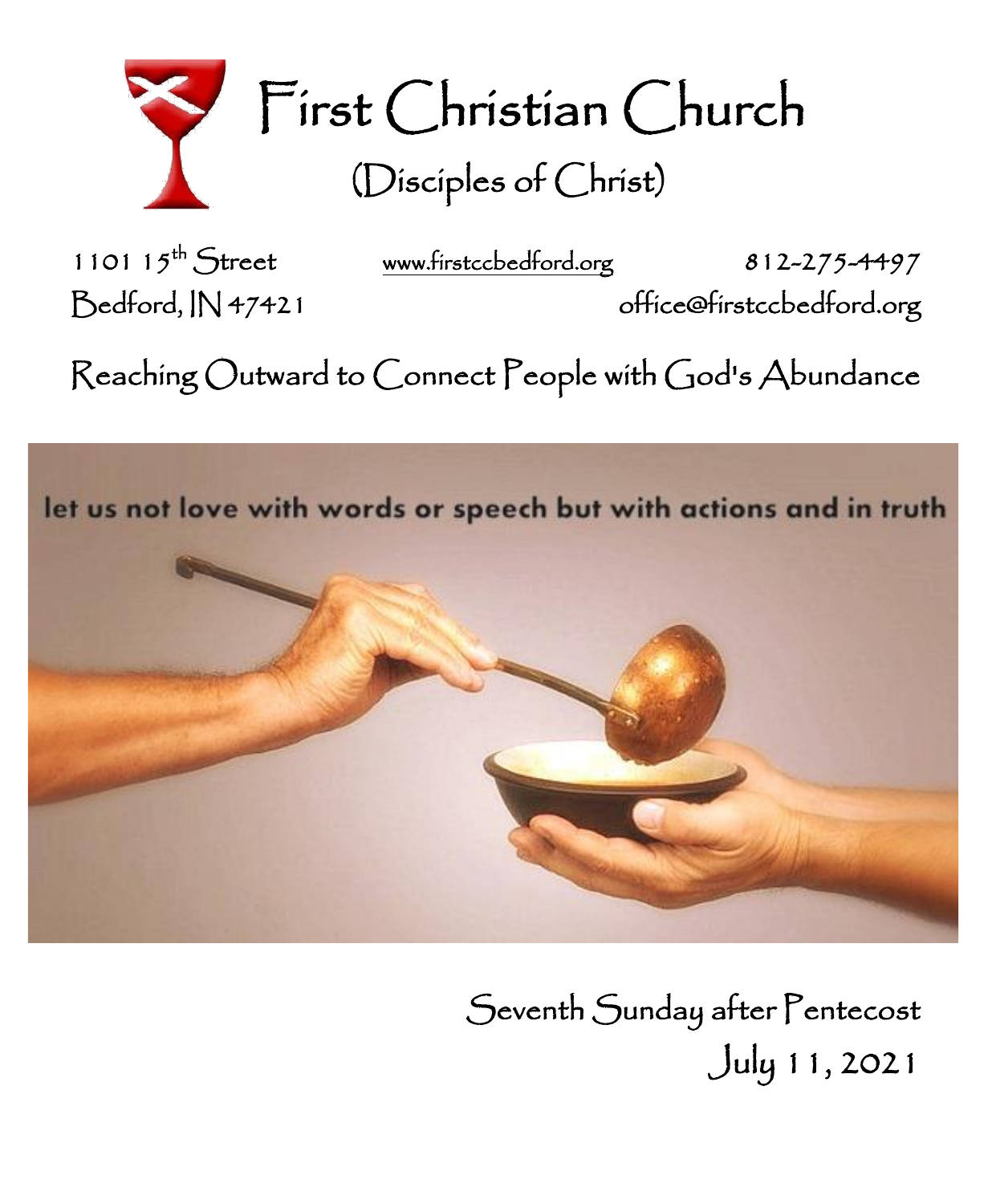### **July 11, 2021 SERVICE OF WORSHIP 10:30 am**

*Please complete the cream-colored card located in the back of each pew and place it in the offering plate. Help us by filling out the card as completely as you can. You may also use the card to inform the office of any prayer requests, joys, concerns, upcoming events, changes, etc. Turn off cell phones as they may interfere with the live stream. Thank you.*

## **\*Please Stand (as you are able)**

\*\*\*\*\*\*\*\*\*\*\*\*\*\*\*\*\*\*\*\*\*\*\*\*\*\*\*\*\*\*\*\*\*\*\*\*\*\*\*\*\*\*\*\*\*\*\*\*\*\*\*\*\*\*\*\*\*\*\*\*\*\*\*\*\*\*\*\*\*\*\*\*\*\*\*\*\*\*\*\*\*\*\*\*\*\*\*\*\*\*\*

## **Prelude Trumpet Duet - Arcangelo Corelli** Ray Bradway-Trumpet, Jim Kirkman-Trumpet, Mary Ruth Yates-Organ

## **Welcome and Announcements Rev. Eric Brotheridge** Rev. Eric Brotheridge

# \*Call to Worship **Elder John George**

| Leader: This being human is a guest house. |
|--------------------------------------------|
| Every morning a new arrival.               |
| A joy, a depression, a meanness,           |
| some momentary awareness comes             |
| as an unexpected visitor.                  |
|                                            |

- **ALL: Welcome and entertain them all! Even if they are a crowd of sorrows, who violently sweep your house empty of its furniture, still, treat each guest honorably. God may be clearing you out for some new delight.**
- Leader: The dark thought, the shame, the malice. meet them at the door laughing and invite them in.
- **ALL: Be grateful for whatever comes. because each has been sent as a guide from beyond.** "The Guest House" by Rumi
- **\*Opening Hymn** Rejoice, You Pure in Heart #15 **Children's Moment Pastor**
- **Special Music** Voluntary on "God is Here!" arr. Lloyd Larson

| A Time of Prayer                        | Pastor |
|-----------------------------------------|--------|
| <b>Call to Prayer</b>                   |        |
| <b>Pastoral Prayer for Illumination</b> |        |